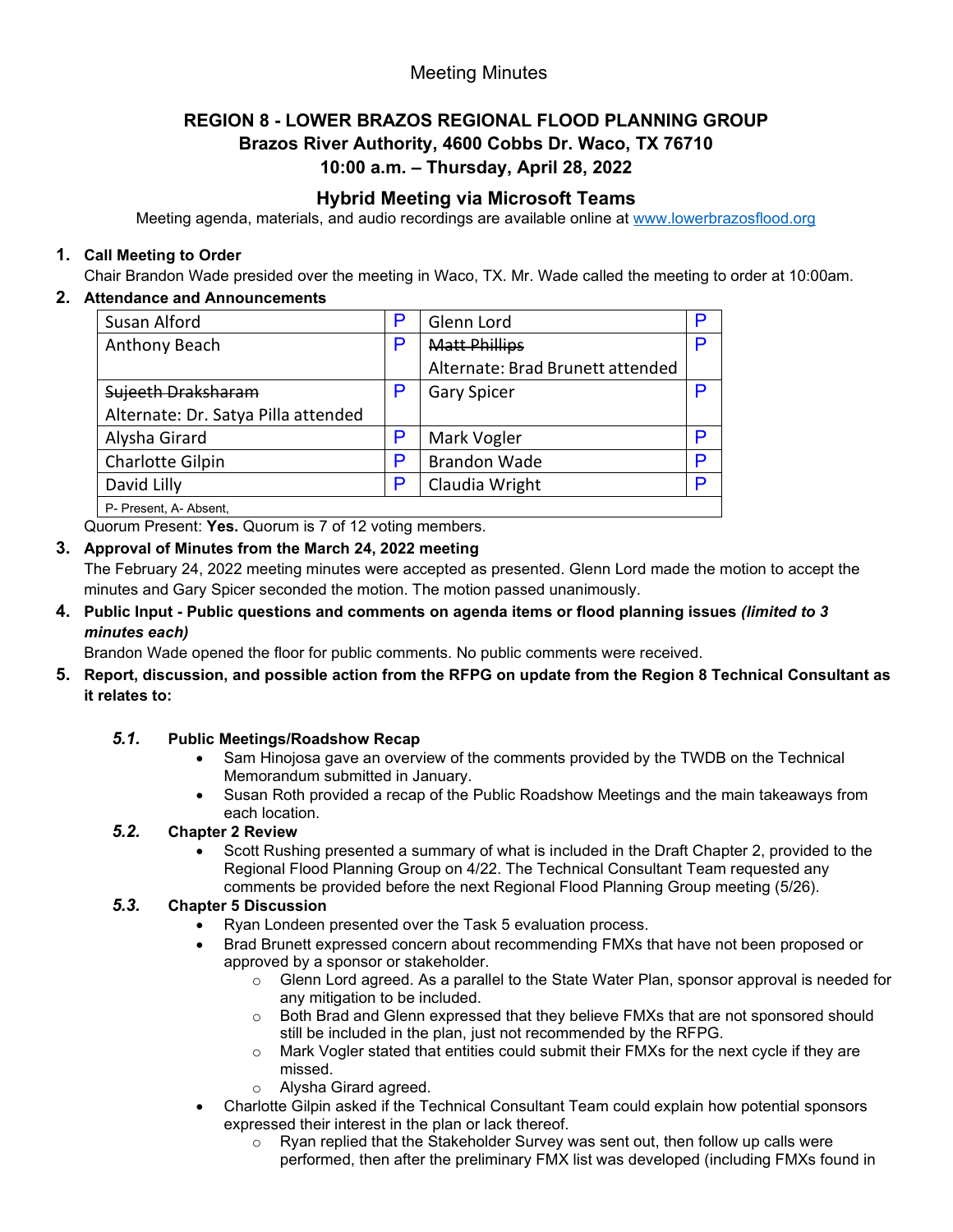public documentation by the Technical Consultant Team) targeted emails and calls were made to the entities with FMXs listed. Some entities directly expressed that they did not have any feedback on the list, others expressed interest in submitting information for the next cycle but not in the timeline for the current cycle, and many entities never responded to any method of outreach.

- Dr. Satya Pilla asked how the total number of FMXs, compared to the total number of sponsored FMXs was determined.
	- $\circ$  Ryan explained that the large difference between total FMXs compared to the sponsored FMXs is due to the Hazard Mitigation Plans. Most of the FMXs sourced from these, have not had sponsors step up.
- Sam Hinojosa and Ryan Londeen inquired if the RFPG had any opinions on moving outdated FMPs (designed with outdated information, i.e. pre-Atlas 14) to the FME list to be updated.
	- o Mark Vogler recommended moving potential FMPs with outdated rainfall to the FME list. He expressed that it would be hard to make an equitable comparison between FMPs if they are not based on the same data.
	- o Alysha Girard agreed that this could skew the BCRs.
	- $\circ$  Sam Hinojosa added that the screening process for the FMPs includes determining whether there are negative impacts, which could be difficult if models and data are outdated.
	- $\circ$  Alysha Girard agreed that sponsor/no sponsor should be the first question for FMEs, FMSs, and FMPs.
	- $\circ$  Brad Brunett agreed. He encouraged the Technical Consultant Team to be very clear on what the "Not Recommended" category means in the documentation. "Not recommended" does not mean the FMXs do not have value, it can indicate that a sponsor is needed.
	- $\circ$  Glenn Lord and Brandon Wade agreed with this.<br>  $\circ$  Glenn Lord stated that projects in the water plan
	- Glenn Lord stated that projects in the water plan need to have sponsorship.
- Charlotte Gilpin asked about the term "Recommendation". Could the RFPG use different terminology, what does it mean, and will there be a "Not Recommended" list provided to the TWDB?
	- o Ryan Londeen replied that "recommended" vs "not recommended" is TWDB required terminology. A "Not Recommended" list will be provided to the TWDB including a reason why the FMX was not recommended.
	- $\circ$  Sam Hinojosa clarified that the Not Recommended List will not have as much evaluation information included as the Recommended List will. He expressed that some entities may sponsor the FMXs after the Draft RFP is posted.
	- $\circ$  Ryke Moore agreed with Sam and emphasized that there will be a 60-day public comment period where entities may provide this type of feedback.

## *5.4.* **Updates on regional flood plan**

- Hector Olmos presented on the preliminary findings from Task 4A Flood Mitigation Needs Analysis.
- Alysha Girard asked how the categories used to rank the HUCs were determined.
	- o Hector replied that these were determined by the Technical Consultant Team to represent the information that has been collected for Tasks 1-3.
	- $\circ$  Alysha expressed concern that some of the categories may have overlap and cause some HUCs to look like they are at higher risk than they are. For example, if there are gaps in flood mapping then there it is likely that there are no hydraulic and hydrologic modeling available for this region either. Having both categories counted, may skew the ranking.
	-
	- o Dr. Satya Pilla agreed with Alysha's assessment.<br>
	o Hector replied that gaps in flood risk are a big cor Hector replied that gaps in flood risk are a big concern, so having multiple categories to represent this may be realistic. He confirmed that sensitivity of the ranking system was taken into account as much as possible. One of the main driving factors in emphasizing flood risk gaps, was to avoid just showing coastal regions as having high need.
	- $\circ$  Sam Hinojosa replied that the Technical Consultant Team will perform further sensitivity analyses to ensure that these metrics are not skewing the data, but the Consultant Team will move forward with a similar process.
- Charlotte Gilpin asked what historical duration is being used in the Declaration of Claims category.
	- o Hector replied that any available information was used.
- Brandon Wade commented that there is a necessity for gaps to be covered with flood risk information. However, there may not be entities that can sponsor and perform these evaluations.